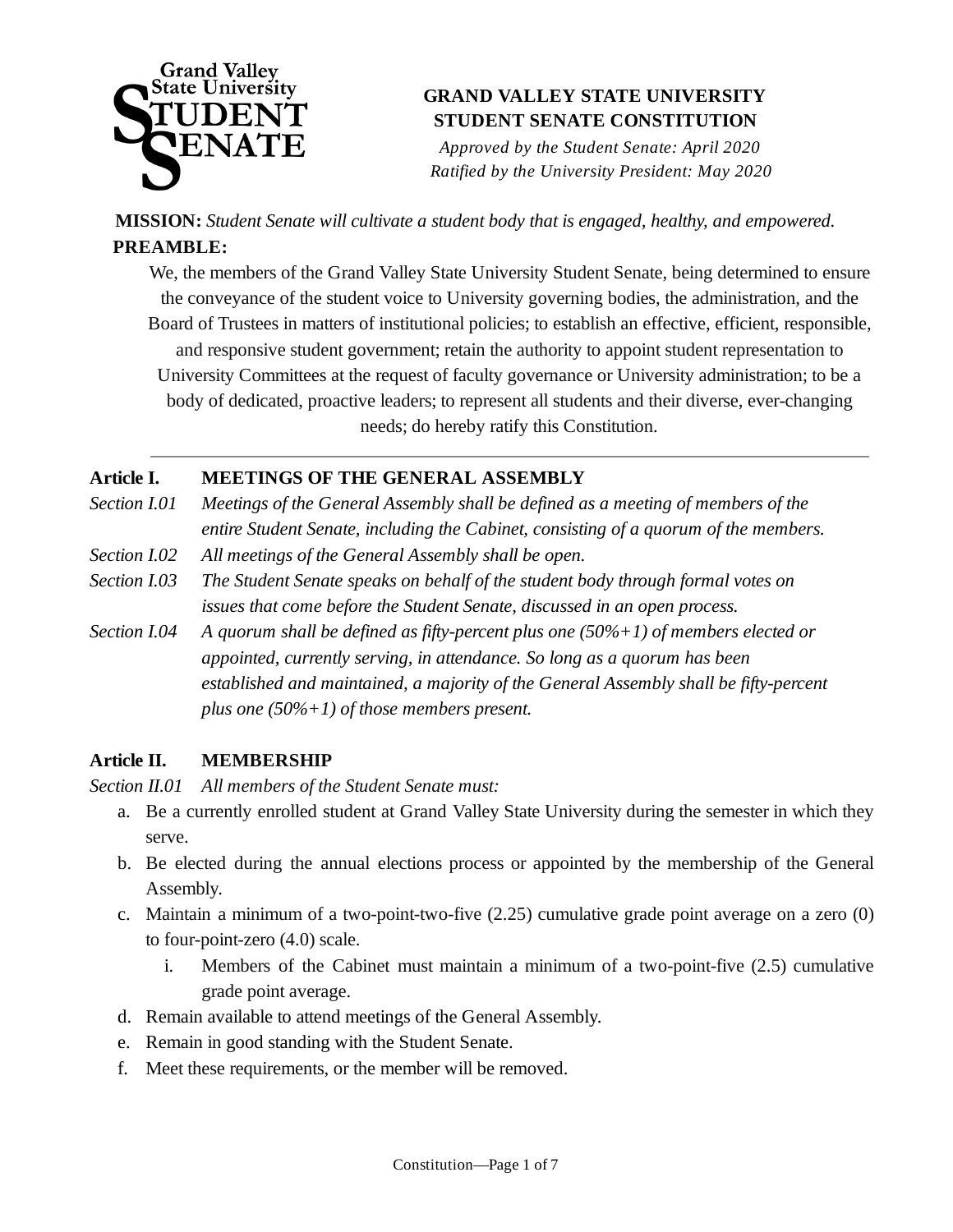*Approved by the Student Senate: April 2020; Ratified by the University President: \_\_\_\_\_\_\_\_*

#### *Section II.02 Senate Composition*

a. The Student Senate will be composed of fifty (50) members, forty-four (44) to be elected to one year terms by the Grand Valley State University student body at large. Six (6) seats will remain reserved for students in their first semester at Grand Valley State University.

### **Article III. CABINET**

### *Section III.01 Mission*

a. The Cabinet shall act as an advisory board, making suggestions and recommendations to the General Assembly, including the Student Senate operating budget, yearly goals, objectives, and ongoing committee operations.

#### *Section III.02 Defining the Cabinet*

- a. The Cabinet will be elected by the General Assembly.
	- i. Elections for Cabinet positions will occur not more than two (2) weeks after the General Election.
- b. The Cabinet of the Student Senate shall include the President, the Executive Vice President, Vice President for Senate Resources, Vice President for Allocations, Vice President for Public Relations, Vice President for Campus Affairs, Vice President for Educational Affairs, Vice President for Diversity Affairs, and Vice President for External Relations.
- c. Cabinet members will remain active once they are elected and sworn in until the end of the winter semester or until their successor is elected, whichever comes later. Cabinet members are required to assist in the transition of the newly elected Cabinet.
- d. Vacancies of a Cabinet member shall be elected from the General Assembly.

### *Section III.03 Cabinet Roles and Responsibilities*

- a. All Cabinet members shall serve as voting members of the Student Senate, with the exception of the Chair.
	- i. The Chair will only vote in the case of a tie.
- b. All Cabinet members shall serve as voting members of the Cabinet, with the exception of the Chair.
	- i. The Chair will only vote in the case of a tie.
- c. After Cabinet elections have concluded, the new Cabinet shall appoint Senators-elect to the Student Senate Standing Committees.
- d. The Cabinet shall be able to enter into closed session during an open meeting of the Cabinet by a majority vote (50%+1) of present Cabinet members to:
	- i. Appoint Senators to the Student Senate Standing Committees or transfers, only if directed by the requesting Senator.
	- ii. Appoint Subcommittee Chairs.
	- iii. Consider the disciplining of Senate members.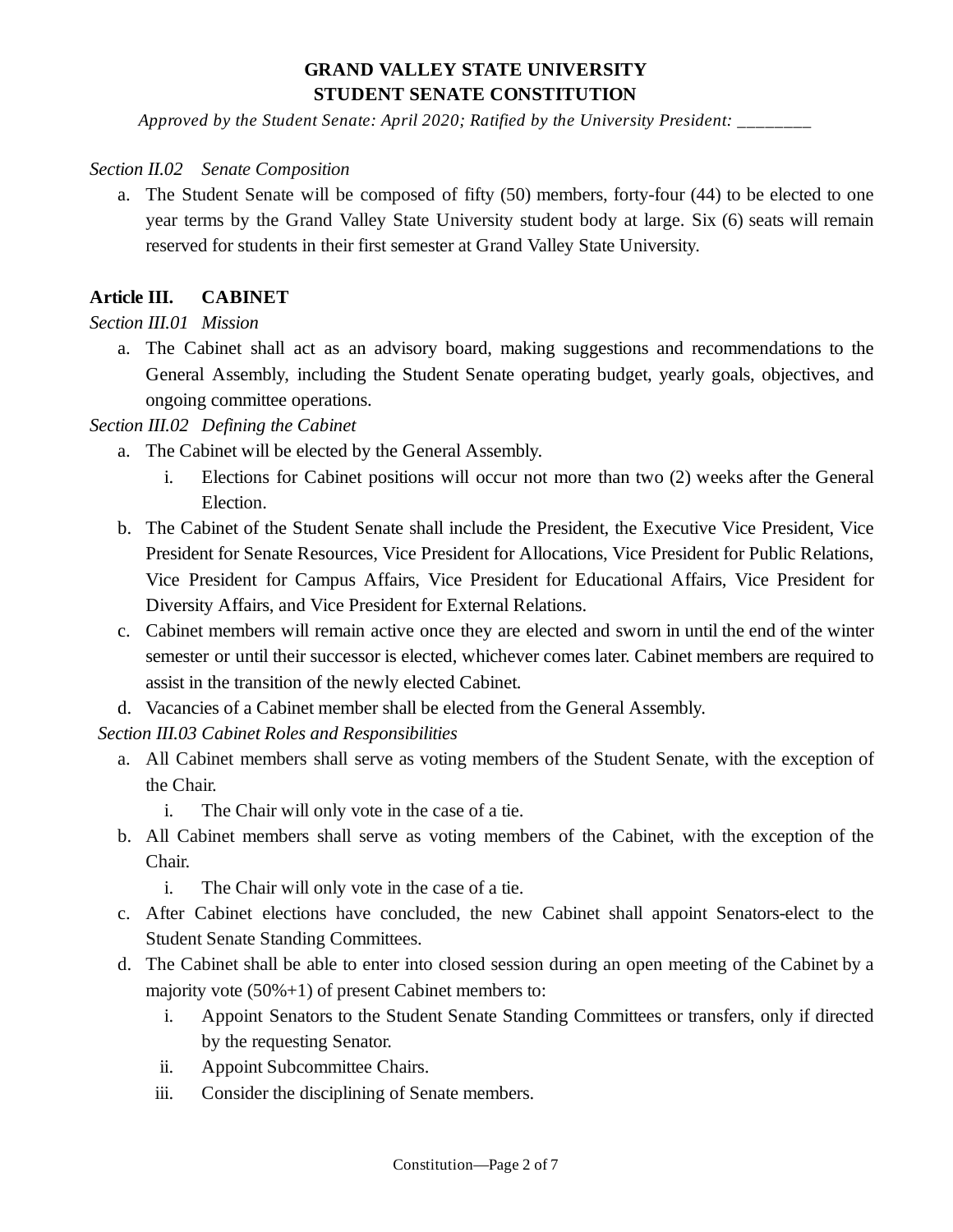*Approved by the Student Senate: April 2020; Ratified by the University President: \_\_\_\_\_\_\_\_*

- iv. Consider the selection and/or evaluation of the Student Senate Executive Assistant.
- v. Consider the relationship between the Student Senate and the staff advisor.
- vi. Hear personal concerns by a requesting Senator.
- e. The Cabinet may determine who may remain in the room during a closed session, with the input of the requesting Senator, if applicable.
- f. In keeping with the confidential nature of closed sessions, no member of the Cabinet shall disclose the content of discussions that take place during such sessions. The only exceptions will be discussions with the staff advisor, the Vice Provost for Student Affairs and Dean of Students, or University legal counsel.

### *Section III.04 President*

- a. The President for Student Senate must have fulfilled one (1) elected term on the Student Senate General Assembly prior to their election to the position of President.
	- i. An elected term is defined as one (1) year beginning with the General Elections held the previous academic year.
- b. The President is responsible for formulating the agenda and chairing the General Assembly.
	- i. Although the President is given the sole authority to formulate the agenda, in the case of a vote by the General Assembly to add or remove items from the agenda, the President may not have the power to overturn their decision.
- c. The President shall chair the Cabinet of the Student Senate.
- d. The President shall act as an ex-officio member to each of the Student Senate Standing Committees, voting only when needed for quorum.
- e. The President has the ability to make temporary appointments to the Student Senate Standing Committees until approved by the General Assembly.
- f. The President or designee shall serve as spokesperson of the students and convey the Student Senate's position on concerns of the student body to the Faculty Governance, the Administration, and the Board of Trustees.
- g. The President shall be the student representative and shall coordinate the delegation of other student representatives to the University Academic Senate and the Executive Committee of the Senate.
- h. The President shall call a special meeting of the General Assembly if petitioned by a Senator who is supported by the signatures of at least one-third (1/3) of the voting members or if directed by a voting majority of the Cabinet.

*Section III.05 Executive Vice President*

- a. The Executive Vice President for Student Senate must have fulfilled one (1) elected term on the General Assembly prior to their election to the position of Executive Vice President.
	- i. An elected term is defined as one (1) year beginning with the General Elections held the previous academic year.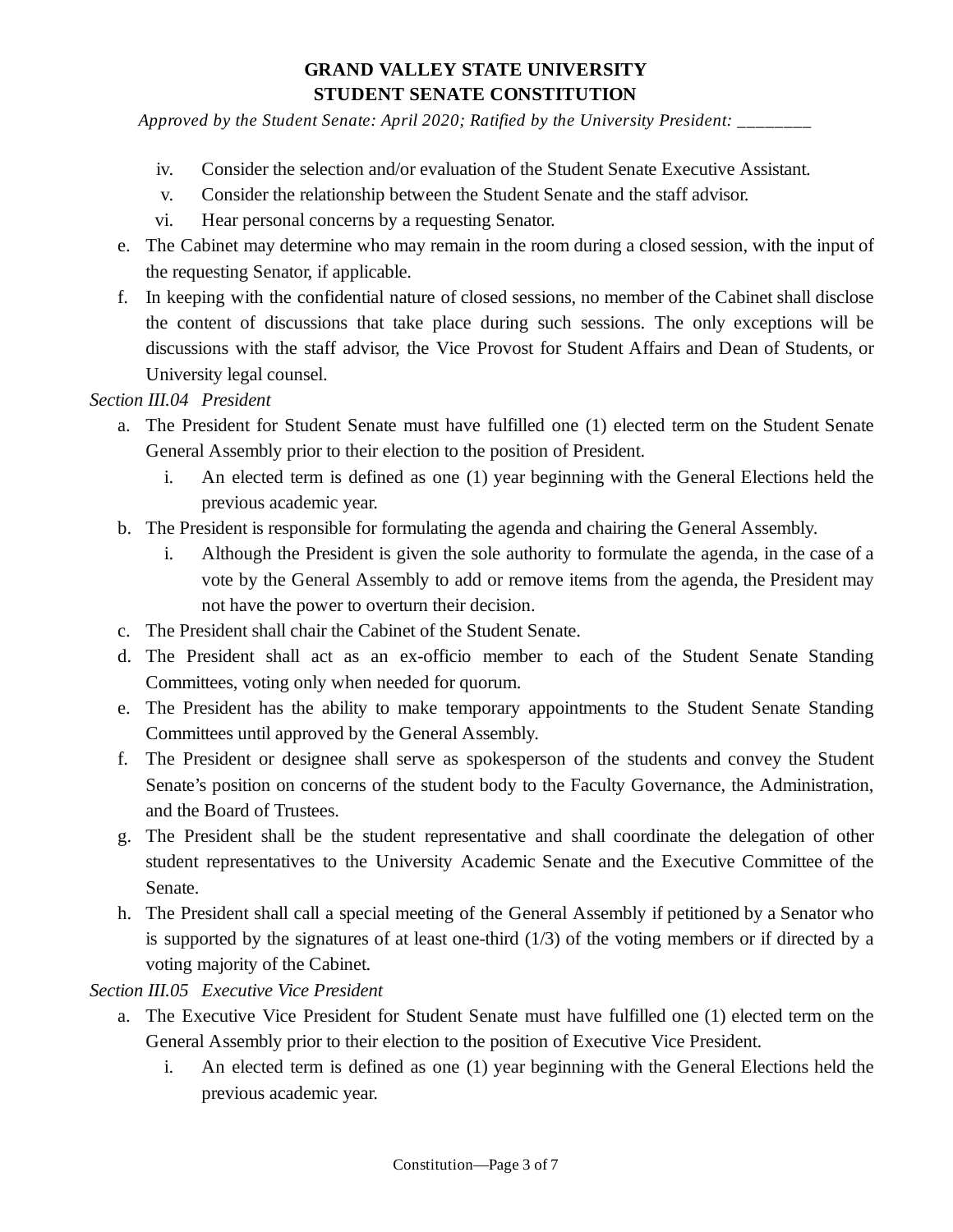*Approved by the Student Senate: April 2020; Ratified by the University President: \_\_\_\_\_\_\_\_*

- b. The Executive Vice President will help maintain the internal operations of the Cabinet and the General Assembly.
- c. The Executive Vice President will be vested with the powers of the President in the absence of, or at the request of, the President.
- d. The Executive Vice President shall be responsible for overseeing Subcommittees.
- e. The Executive Vice President shall be responsible for the accuracy of all the Student Senate minutes and act as parliamentarian for the General Assembly.
- f. The Executive Vice President shall serve as an ex-officio member to each of the Student Senate Standing Committees, voting only when needed for quorum.
- g. The Executive Vice President will serve as the Vice President for a committee, should the Vice President resign or otherwise leave their position, until a new Vice President is elected.
- h. The Executive Vice President or designee shall be responsible for overseeing and updating and codifying the Student Senate's Constitution, Bylaws, and Policies and Procedures.
- i. The Executive Vice President shall be responsible for tracking and cataloging all legislation and ensuring that all legislation meets the required format.
- j. The Executive Vice President shall be responsible for coordinating and ensuring files are within the archives at the end of each semester.

### **ARTICLE IV: STANDING COMMITTEES**

- a. SENATE RESOURCES COMMITTEE
	- i. Membership: Will consist of the Vice President for Senate Resources and six (6) additional Senators.
	- ii. Mission: To develop and maintain an effective Student Senate and to ensure efficiency within this organization by providing the internal services of the Student Senate, in addition to enforcing its established rules.
	- iii. The Senate Resources Committee shall be the only Standing Committee allowed to enter into closed session. The Committee shall abide by the same regulations for closed sessions as the Cabinet.
- b. ALLOCATIONS COMMITTEE
	- i. Membership: Will consist of the Vice President for Allocations and six (6) additional Senators, to be internally appointed from existing Standing Committees, with no more than two (2) Senators from a single Standing Committee.
	- ii. Mission: To recommend the allocation of funds to currently registered student organizations for the purpose of sponsoring educational, recreational, cultural, and social activities that benefit the Grand Valley State University community.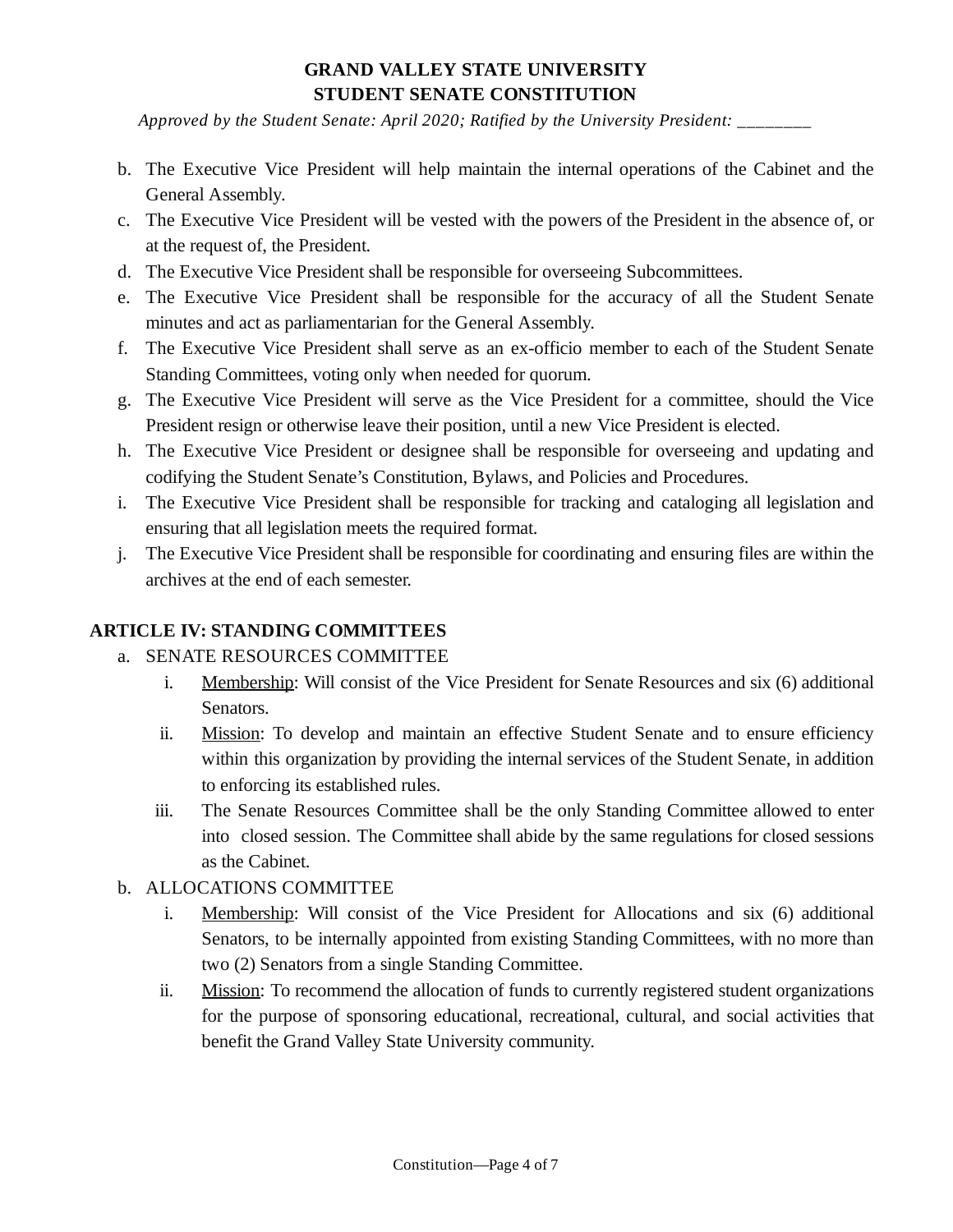*Approved by the Student Senate: April 2020; Ratified by the University President: \_\_\_\_\_\_\_\_*

### c. PUBLIC RELATIONS COMMITTEE

- i. Membership: Will consist of the Vice President for Public Relations and seven (7) additional Senators.
- ii. Mission: To inform the Student Senate of public opinion and concerns of the student body, to ensure an accurate image of the Student Senate, to create student awareness of important campus issues, and to inform the student body of Senate activities.
- d. CAMPUS AFFAIRS COMMITTEE
	- i. Membership: Will consist of the Vice President for Campus Affairs and seven (7) additional Senators.
	- ii. Mission: To monitor all campus-oriented issues, to inform the Student Senate and administration of these issues and to act as the voice of the students ensuring that their best interests are fulfilled.
- e. EDUCATIONAL AFFAIRS COMMITTEE
	- i. Membership: Will consist of the Vice President for Educational Affairs and seven (7) additional Senators.
	- ii. Mission: To remain informed on the changing system of education at Grand Valley State University, to maintain communication with University academic committees, and to ensure a strong student voice in the shaping of academic policies.
- f. DIVERSITY AFFAIRS COMMITTEE
	- i. Membership: Will consist of the Vice President for Diversity Affairs and seven (7) additional Senators.
	- ii. Mission: To consider and act upon intercultural policy, practices, and issues, to make recommendations to the Student Senate and University administration, to create open dialogues that have intercultural interests or focus, and to facilitate awareness and open communication.
- g. EXTERNAL RELATIONS COMMITTEE
	- i. Membership: Will consist of the Vice President for External Relations and seven (7) additional Senators.
	- ii. Mission: To act as a liaison between the Student Senate and the external community beyond the university, ensuring that Grand Valley State University's student body has its interests represented in local government, other student governments, and all other external capacities of the Student Senate.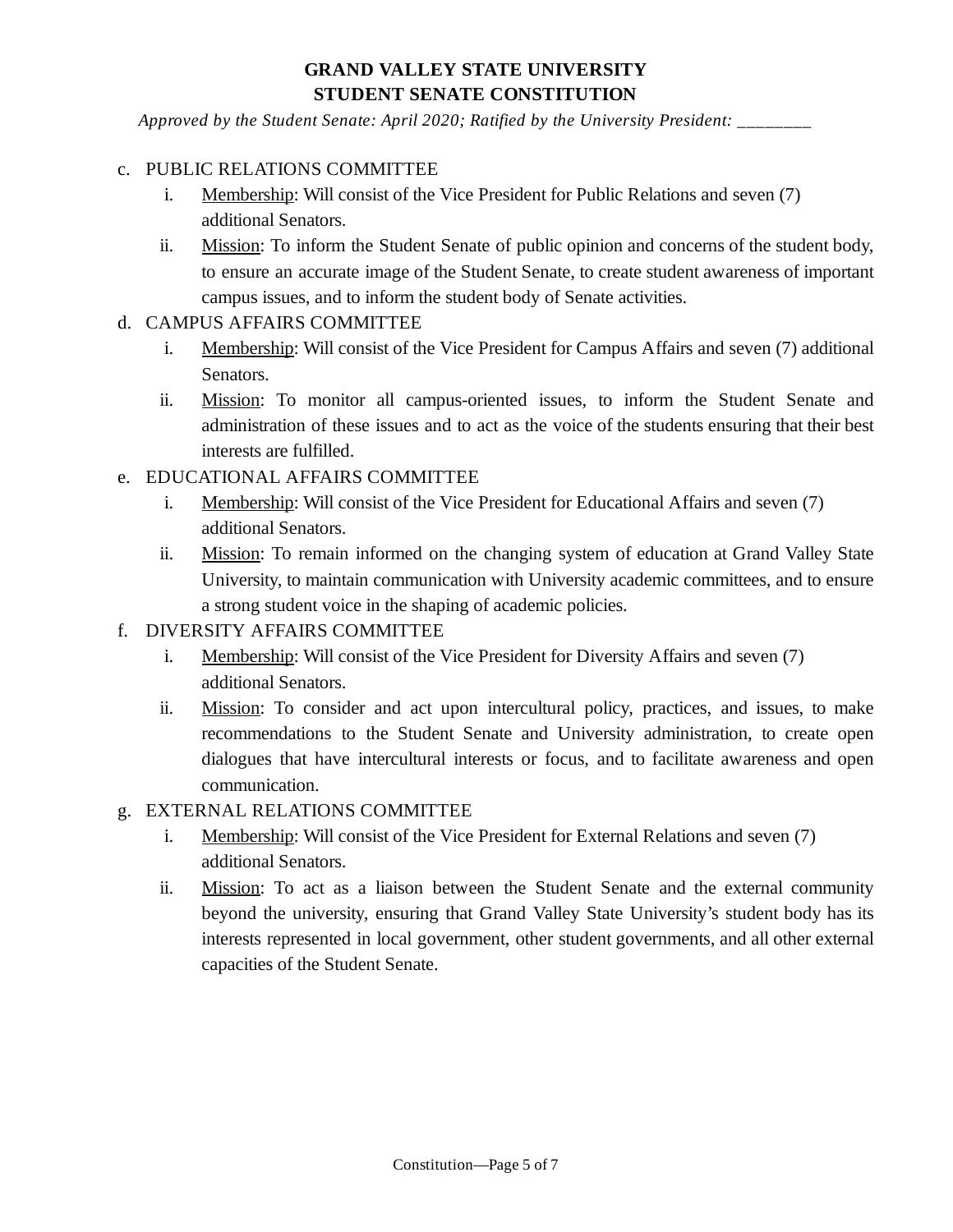*Approved by the Student Senate: April 2020; Ratified by the University President: \_\_\_\_\_\_\_\_*

#### **Article V. FUNDING**

- a. The Student Life Fund as allocated by the Student Senate is subject to the paramount authority of the University President through the administrative officers of the University. The Student Senate allocates the Student Life Fund monies by means prescribed by the Funding Rules. Any excess funds in the Student Life Fund account shall be carried over to the next fiscal year.
- b. The President in conjunction with the Vice President for Allocations is responsible for recording and auditing all Senate expenditures.
- c. The Cabinet shall vote on any internal operating budget requests. Members of the Cabinet shall be able to request funds from the internal operating budget.
- d. The maximum funds that the Cabinet may allocate on behalf of the General Assembly when the Student Senate is not in session in reserve requests is \$10,000. The General Assembly must be notified at the first meeting of the fall semester of all external allocations made by the Cabinet during the spring and summer semesters.
- e. Any reserve request over \$10,000 will require a vote of the General Assembly.

### **Article VI. AMENDMENTS TO THE CONSTITUTION**

*Section VI.01 Proposed amendments to the Constitution must:*

- a. Be presented to the General Assembly at least three (3) General Assembly meetings before a vote may be taken.
- b. Contain the original wording as it appears in the document to be amended, the proposed wording change, and rationale.
- c. Be approved by two-thirds (2/3) of the General Assembly then sitting.
- *Section VI.02 In accordance with Board of Trustees policies, the Student Senate Constitution requires approval by the University President.*
- *Section VI.03 No constitutional changes may take effect until the approval of the University President.*
- *Section VI.04 The Student Senate has the authority to establish its procedures through the use of Bylaws.* 
	- a. No portion of the Bylaws may supercede or conflict with any portion of the Constitution.